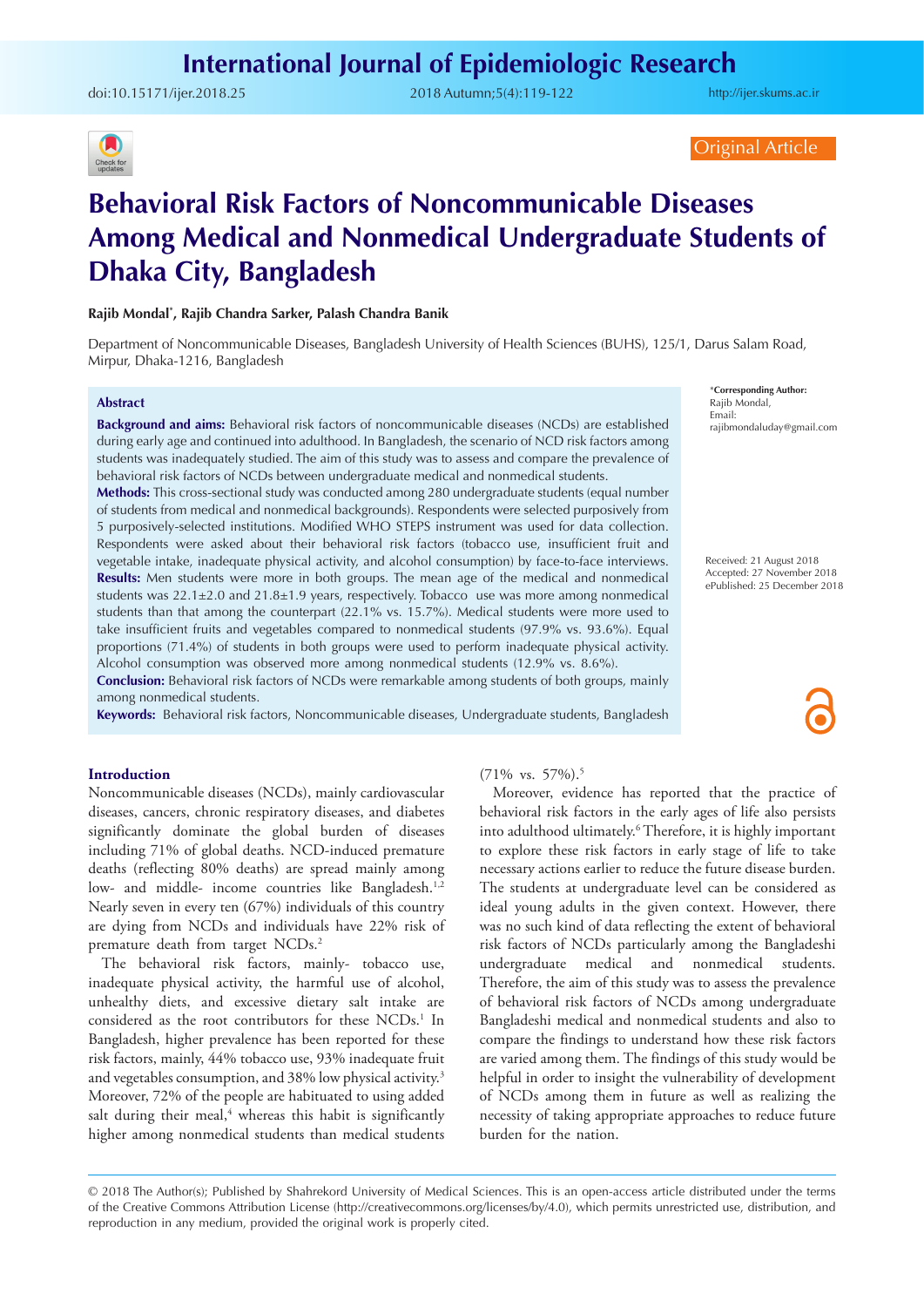#### **Methods**

# Study Design and Setting

This cross-sectional study was conducted in Dhaka city, Bangladesh, in 2016 among 280 medical and non-medical undergraduate students (equal number in each group). Medical students were from MBBS (Bachelor of Medicine and Bachelor of Surgery) and physiotherapy background, whereas nonmedical students were from business, law, engineering, and pharmacy backgrounds. MBBS students were recruited from Shaheed Suhrawardy Medical College (ShSMC), physiotherapy students were from State College of Health Sciences (SCHS), and nonmedical students were recruited from State University of Bangladesh (SUB), University of Development Alternative (UODA), and Institute of Science and Technology (IST). ShSMC is one of the three medical colleges in Dhaka city run by government, whereas other institutions are private. All of the institutions were selected purposively considering the academic programs run by the institutions and also their location as proximity to each other. The respondents were also selected purposively based on their academic backgrounds. Data were collected from the respondents who were available in their institutions during data collection period.

### Data Collection Instrument and Process

A semi-structured questionnaire was adopted from WHO STEPS questionnaire with necessary modifications. The questionnaire comprised of socio-demographic factors (independent variables) such as sex, age, academic year of graduation and monthly family income, and the major behavioral risk factors of NCDs (dependent variables) such as tobacco use, insufficient fruit and vegetables intake, inadequate physical activity, and alcohol consumption. Data were collected by face-to-face interviews. Fruit and vegetables intake was considered insufficient when it was <5 servings/day (according to WHO recommendations), which was assessed by using serving size show-cards of WHO STEPS instrument. Level of physical activity was determined inadequate when the respondent's involvement in moderate-to-vigorous intensity physical activity was <150 min/wk (according to WHO recommendations).

#### Data Management and Analysis

Data were checked carefully and analyzed by SPSS version 21.0. Descriptive statistics was used to illustrate the sociodemographic factors as well as NCD risk factors, and comparative statistics (chi-square test) was used to illustrate the significant difference between the study groups.

#### **Results**

Men students were more in both of the groups. The mean age of overall respondents was 22.0±2.0 years (medical,  $22.1\pm2.0$ ; nonmedical,  $21.8\pm1.9$ ), and the number of students at fourth and third academic year were more in medical and nonmedical groups, respectively (Table 1).

One in every 5 (18.9%) students was tobacco user (all were used smoking tobacco), and nonmedical students were more habituated to smoking tobacco than the counterpart

Table 1. Distribution of the Respondents According to Their Sociodemographic Factors (n = 280)

| <b>Factors</b>                    | <b>Overall Students</b><br>No. (%) | Nonmedical<br><b>Students</b><br>No. (%) | Medical<br><b>Students</b><br>No. (%) |  |  |  |  |
|-----------------------------------|------------------------------------|------------------------------------------|---------------------------------------|--|--|--|--|
| Sex of the respondents            |                                    |                                          |                                       |  |  |  |  |
| Male                              | 173 (61.8)                         | 83 (59.3)                                | 90(64.3)                              |  |  |  |  |
| Female                            | 107(38.2)                          | 57 (40.7)                                | 50 (35.7)                             |  |  |  |  |
| Age $(y)$                         |                                    |                                          |                                       |  |  |  |  |
| < 20                              | 23(8.2)                            | 12(8.6)                                  | 11(7.9)                               |  |  |  |  |
| $20 - 24$                         | 215 (76.8)                         | 111(79.3)                                | 104(74.3)                             |  |  |  |  |
| $25 - 29$                         | 42 (15.0)                          | 17(12.1)                                 | 25 (17.9)                             |  |  |  |  |
| Academic year of graduation study |                                    |                                          |                                       |  |  |  |  |
| 1st year                          | 41 (14.6)                          | 19 (13.6)                                | 22(15.7)                              |  |  |  |  |
| 2nd year                          | 46 (16.4)                          | 21 (15.0)                                | 25 (17.9)                             |  |  |  |  |
| 3rd year                          | 96 (34.3)                          | 57 (40.7)                                | 39 (27.9)                             |  |  |  |  |
| 4th year                          | 97 (34.6)                          | 43 (30.7)                                | 54 (38.6)                             |  |  |  |  |
| Monthly income (BDT) <sup>a</sup> |                                    |                                          |                                       |  |  |  |  |
| $<$ 30000                         | 77(27.5)                           | 28 (20.0)                                | 49 (35.0)                             |  |  |  |  |
| 30000 to 50000                    | 170 (60.7)                         | 93 (66.4)                                | 77 (55.0)                             |  |  |  |  |
| >50000                            | 33 (11.8)                          | 19 (13.6)                                | 14 (10.0)                             |  |  |  |  |

a BDT = Bangladeshi Taka (currency).

(*P*= 0.222). A very high prevalence (95.7%) of insufficient fruit and vegetable intake was found among the overall students, and it was little more among the medical students  $(P= 0.137)$ . Five in every 7  $(71.4\%)$  students were not used to perform adequate level of physical activity, and the proportions were the same in both groups. One in every 10 (10.7%) students was used to consume alcohol, and nonmedical students were more used to consuming alcohol than the counterpart  $(P=0.334)$ . However, all of the students were used to consume alcohol occasionally (Table 2).

Our study uncovered the association between NCD risk factors and socio-demographic factors of the respondents. Sex, age, and graduation year were the most commonly found associated factors in both groups (Table 3).

#### **Discussion**

Current study was the first representative study from Bangladesh as well as South-East Asian region to describe and compare the behavioral risk factors of NCDs between medical and nonmedical undergraduate students simultaneously. High prevalence of risk factors found in this study indicated how young adult generation of the country is notoriously going to be predisposed to NCD events in their later life.

This study reflected that the prevalence of behavioral risk factors of NCDs were remarkable in both student groups regardless of medical and nonmedical aspects. Moreover, the risk factors were found more among nonmedical students than that among the counterpart except for the insufficient fruit and vegetable intake; however, these variations were not significant (*P*>0.05). In general, it is expected that the prevalence of behavioral risk factors would be higher among nonmedical students than that among medical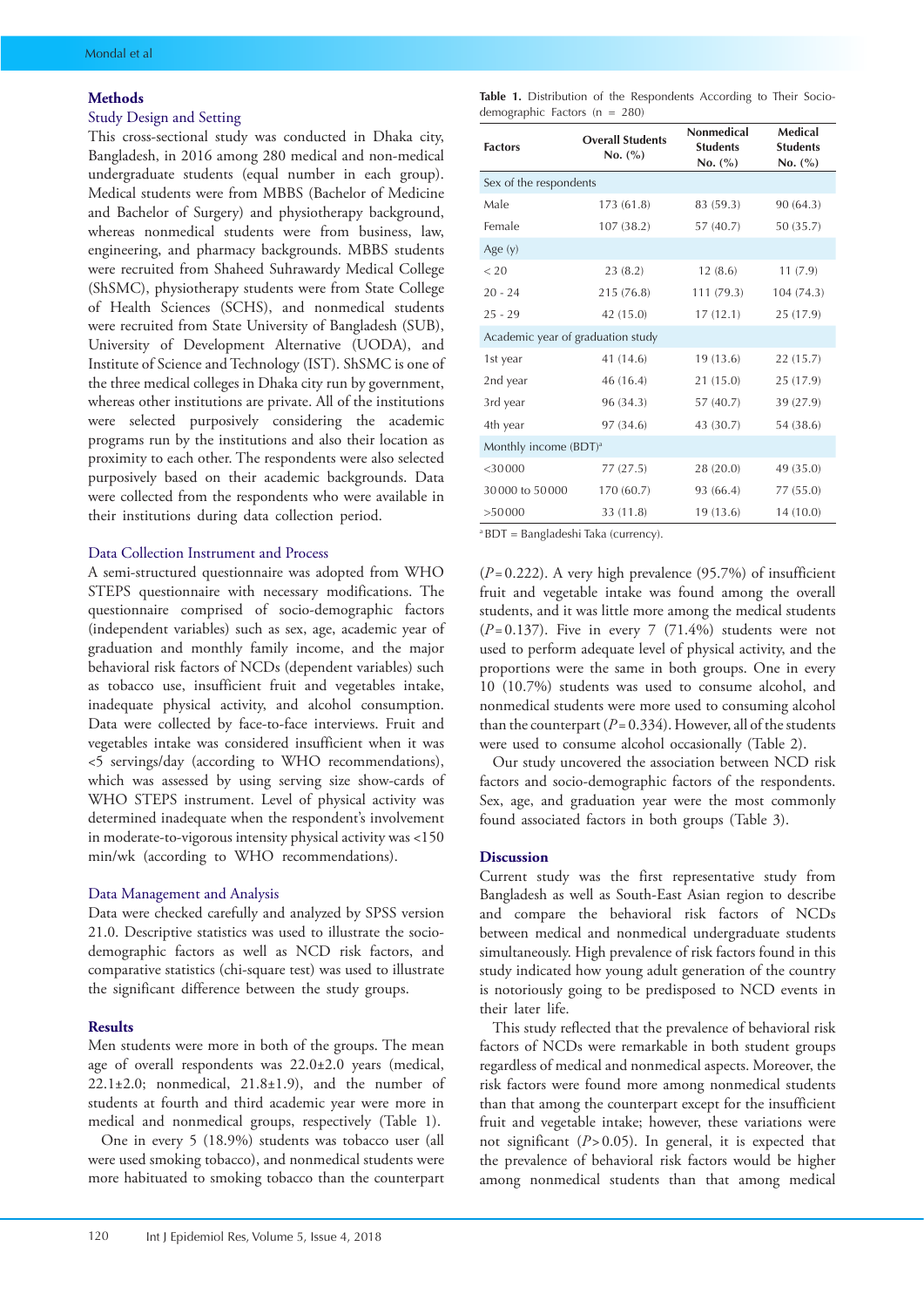# **Table 2.** Percentage of NCD Risk Factors Among the Respondents (n = 280)

|                                          | Overall                  | <b>Nonmedical</b>        | Medical                  |                  | P Value |  |
|------------------------------------------|--------------------------|--------------------------|--------------------------|------------------|---------|--|
| <b>NCD Risk Factors</b>                  | <b>Both Sexes (Male,</b> | <b>Both Sexes (Male,</b> | <b>Both Sexes (Male,</b> | $\gamma^2$ Value |         |  |
|                                          | Female)                  | Female)                  | Female)                  |                  |         |  |
| Tobacco use (smoking)                    |                          |                          |                          |                  |         |  |
| Yes                                      | 18.9(98.1, 1.9)          | 22.1(96.8, 3.2)          | 15.7(100, 0)             | 1.885            | 0.222   |  |
| No                                       | 81.1 (53.3, 46.7)        | 77.9(48.6, 51.4)         | 84.3 (57.6, 42.4)        |                  |         |  |
| Insufficient fruit and vegetables intake |                          |                          |                          |                  |         |  |
| Yes                                      | 95.7(60.8, 39.2)         | 93.6(58.0, 42.0)         | 97.9(63.5, 36.5)         |                  |         |  |
| No                                       | 4.3(83.3, 16.7)          | 6.4(77.8, 22.2)          | 2.1(100, 0)              | 3.134            | 0.137   |  |
| Inadequate physical activity             |                          |                          |                          |                  |         |  |
| Yes                                      | 71.4 (56.0, 44.0)        | 71.4 (54.0, 46.0)        | 71.4 (58.0, 42.0)        | 0.0              | 1.000   |  |
| No                                       | 28.6 (76.3, 23.8)        | 28.6(72.5, 27.5)         | 28.6 (80.0, 20.0)        |                  |         |  |
| Alcohol consumption                      |                          |                          |                          |                  |         |  |
| Yes                                      | 10.7(60.0, 40.0)         | 12.9(55.6, 44.4)         | 8.6(66.7, 33.3)          | 1.344            | 0.334   |  |
| No                                       | 89.3(62.0, 38.0)         | 87.1 (59.8, 40.2)        | 91.4 (64.1, 35.9)        |                  |         |  |

**Table 3.** Relationship Between Socio-demographic Factors of the Respondents and NCD Risk Factors (n=280)

| <b>Risk Factors</b>                         | <b>Overall Students (P Value)</b> |       |         | <b>Nonmedical Students (P Value)</b> |         |       | <b>Medical Students (P Value)</b> |       |            |       |       |       |
|---------------------------------------------|-----------------------------------|-------|---------|--------------------------------------|---------|-------|-----------------------------------|-------|------------|-------|-------|-------|
|                                             | <b>Sex</b>                        | Age   | GY      | MI                                   | Sex     | Age   | GY                                | MI    | <b>Sex</b> | Age   | GY    | MI    |
| Tobacco use                                 | < 0.001                           | 0.003 | 0.017   | 0.263                                | < 0.001 | 0.117 | 0.389                             | 0.418 | < 0.001    | 0.005 | 0.006 | 0.547 |
| Insufficient fruit and<br>vegetables intake | 0.116                             | 0.527 | 0.210   | 0.005                                | 0.243   | 0.442 | 0.051                             | 0.190 | 0.553      | 0.001 | 0.090 | 0.003 |
| Inadequate physical activity                | 0.002                             | 0.013 | < 0.001 | 0.317                                | 0.044   | 0.545 | 0.011                             | 0.314 | 0.014      | 0.010 | 0.003 | 0.721 |
| Alcohol consumption                         | 0.831                             | 0.203 | 0.957   | $0.62^{\circ}$                       | 0.730   | 0.422 | 0.968                             | 0.856 | 0.857      | 0.494 | 0.789 | 0.661 |

GY, Graduation year; MI, Monthly income.

*P* value is obtained from chi-square test. Bold sections represent significant associations.

students considering the healthy practice related better knowledge among medical students due to having medical curriculum. Smoking and alcohol consumption were found compliant regarding this issue in this study. Conversely, a very insufficient level of fruit and vegetable intake among medical students was a concerning matter that might be due to the inappropriate dinning management in their medical hostel, which is needed to be evaluated. Moreover, academic load might be a potential factor among medical students for not being satisfactorily involved in physical activity.

This study showed that the overall students were almost similarly habituated to smoking in terms of prevalence in the national representative sample of Bangladeshi adults (17.1%) .3 Moreover, medical students of this study were less habituated to smoking than the medical students of Nepal (20.4%),7 but more than the medical students of Uganda (2.2%).8 However, tobacco control bodies of Bangladesh have implemented newer strategies to lower the tobacco use, which seemed effective according to the findings of this study. Proportion of insufficient fruit and vegetable intake was more among overall students of this study compared to the Bangladeshi adults  $(93.3\%)$ ,<sup>3</sup> and also that proportion was less among the Nepali medical students (85.6%)<sup>7</sup> compared to the medical students of this study. This finding reflected that fruit and vegetable intake was not popularized yet among the students of Bangladesh. Prevalence of inadequate physical activity was higher in Bangladeshi adults of this study (38.6%)<sup>3</sup> compared to the medical students of Nepal (30.9%).<sup>7</sup> Since this study was conducted in Dhaka city, higher level of inadequate physical activity was very common. Dhaka is one of the most overpopulated cities of the world, hence unplanned urbanization resulted from lack of open space as well as community-based playground. Bangladeshi medical students were used to consuming alcohol less than the medical students of Nepal  $(50.8\%)^7$ and Uganda (31.7%).8 Socio-economic, cultural, and religious aspects play a major role in keeping the population away from alcohol consumption in Bangladesh.

The limitation of the study to mention was that the selection of particular medical and nonmedical students from different universities was not based on a standard stratification. However, the findings of this study would be useful in understanding how the young students of Bangladesh are at risk of NCDs.

# **Conclusion**

Prevalence of behavioral risk factors of NCDs was remarkable among the medical and nonmedical undergraduate students of Bangladesh. Risk factors were found more among nonmedical students in few extents although these were not significant. Health promotional and health educational approaches concentrating life-course perspective of NCDs